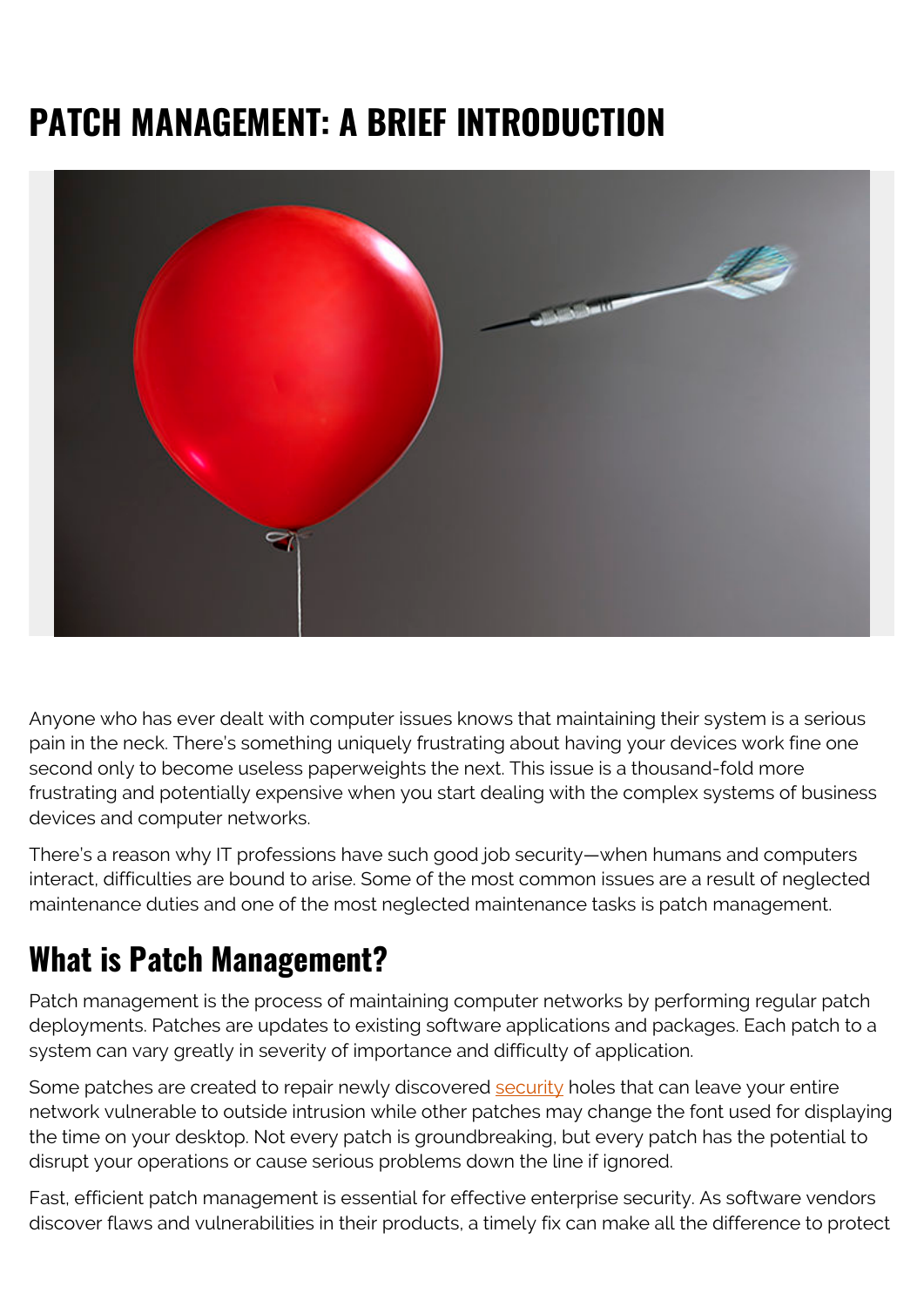your business from a damaging compromise. But how can you keep track of all the vulnerable devices in your organization—and ensure that you're deploying the right patches, in the right priority, for optimal risk mitigation? Without a holistic, automated approach to detect, deploy, and manage patches across your organization, it's all too easy to fall behind.

As the speed and complexity of the threat landscape increase, a mature patch management capability can help you ensure that your devices are reliably protected against known software vulnerabilities.

Patch management encompasses four critical elements:

- 1. Identifying which devices are missing patches
- 2. Automatically gathering patches from vendors
- 3. Deploying patches to devices
- 4. Providing reports to help you make informed business decisions

There are many different kinds of patches created for solving various system issues or just for improving general functionality and software efficiency. The three most common types of patches are security patches, bug fixes, and feature updates.

#### **Security Patches**

One of the reasons why patch management is so important is due to how quickly the technology sector can move. This is especially true when considering the dark side of the technology world that is filled with hackers searching day and night for new exploits with which they can leverage to make a quick buck or wreak havoc.

Many patches are created to cover up newly discovered security holes in the system. Oftentimes, these security holes are discovered after they have already been exploited by unsavory types of IT professionals.

#### **Bug-fixing Patches**

Other important types of patches are ones that fix application errors and common or uncommon bugs encountered during regular use of the systems. These patches can drastically improve overall operational efficiency by saving time spent dealing with bugs. Some bugs are minor annoyances while others require hours of troubleshooting or workarounds, wasting massive amounts of time over the course of weeks or months of operations.

Patches that repair bugs or system flaws can have a big impact on your bottom line depending on how severe the bugs are and how often they are encountered. This makes efficient patch management a task that can provide immediate value to your organization by ensuring your systems are updated with the most current and bug-free versions of software applications.

#### **Performance and Feature Patches**

Modern software companies are in a neverending arms race to provide the best applications on the market. This means they spend a lot of time and money researching and developing improved versions of their currently existing software. Most of today's biggest IT competitors use the Software as a Service (SaaS) business model that allows you to pay a flat rate for access to their most recently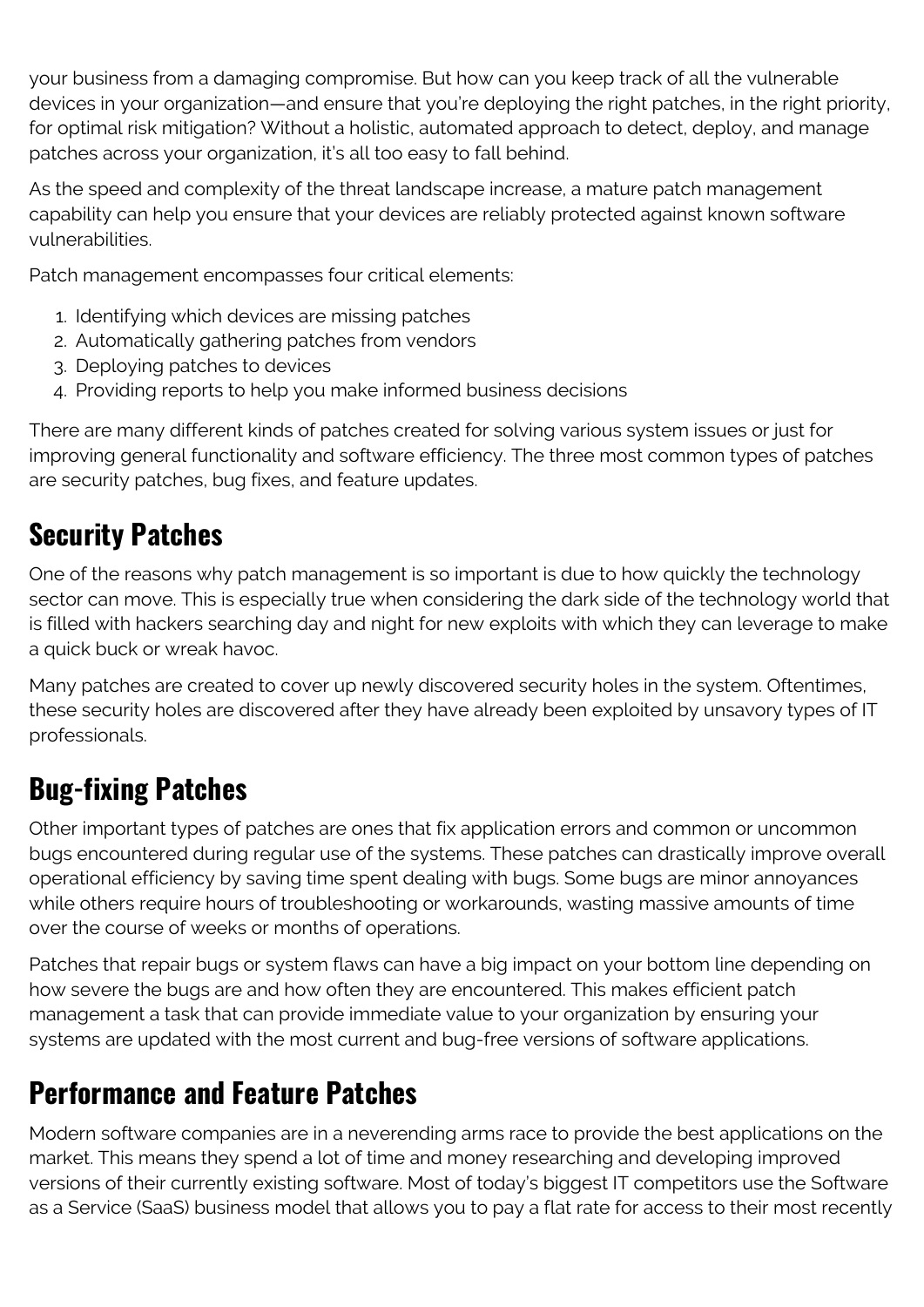updated products.

These update patches can involve general performance increases like faster computation speeds or lower resource requirements or they can add quality of life features that make using the applications easier and faster. Oftentimes, patches involve a combination of the updates we've mentioned such as patches that improve performance and cover up security holes.

## **Why is Patch Management Important?**

Patch management can become a complex task thanks to the [complexity of modern IT systems](https://blogs.bmc.com/blogs/how-complex-systems-fail/). Patching a system can require total system reboots, and the patching process can take anywhere from a handful of seconds to several hours for each computer on the network. Furthermore, patches aren't always successfully deployed for various reasons. This has the potential to create a situation where mismanaged patching can result in service outages and massive amounts of downtime.

Leaving the job of patching up to each end user can result in mismanaged systems becoming potential security threats for the entire network. Due to the nature of patches, it's not always possible to predict when a new patch may become available. Different software developers operate on different deployment schedules and an emergency security patch will generally be pushed out quickly to avoid catastrophic incidents. As such, proper patch management plays a key role in maintaining regular business operations without disruption.

Patch management is a multi-faceted process that requires careful planning, [risk assessment](https://blogs.bmc.com/blogs/risk-assessment-vs-vulnerability-assessment/), and attention to detail. A typical patch management system involves four primary steps: scanning, assessing, deploying, and monitoring.

- **Scanning** Checking devices or groups of devices for available patches.
- **Assessing**  Analyzing the results of the scan to determine whether any patches need to be applied and assigning them a level of importance.
- **Deploying** Selecting the patches and applying the changes to the selected devices. This step may involve staggering and scheduling of patches to reduce downtime and prevent users from losing data or experiencing interrupted services.
- **Monitoring** Keeping tabs on the entire process and ensuring that deployment is completed successfully.

Each step in the patch management process can have multiple processes within it depending on the complexity of the patch and the expected impact applying it will have. Due to the complexity of patch management and its ability to affect operations, many organizations use automation tools to help ensure the process runs as smoothly as possible.

Automation can be used to perform regular scanning operations and generate reports based on the findings. Patch downloading and the necessary resource checking and allocation required to ensure patches are downloaded successfully can also be automated. Many aspects of patch management can be automated, but oversight and planning are still required to ensure networks are minimally impacted during hours of operation.

One of the most important tasks of patch management is prioritizing system patches in order of importance while also balancing out the impact applying those patches will have on operations. This is why patches are often applied automatically during the early hours of the morning; however, patching is often performed with some human oversight to ensure someone is on hand should